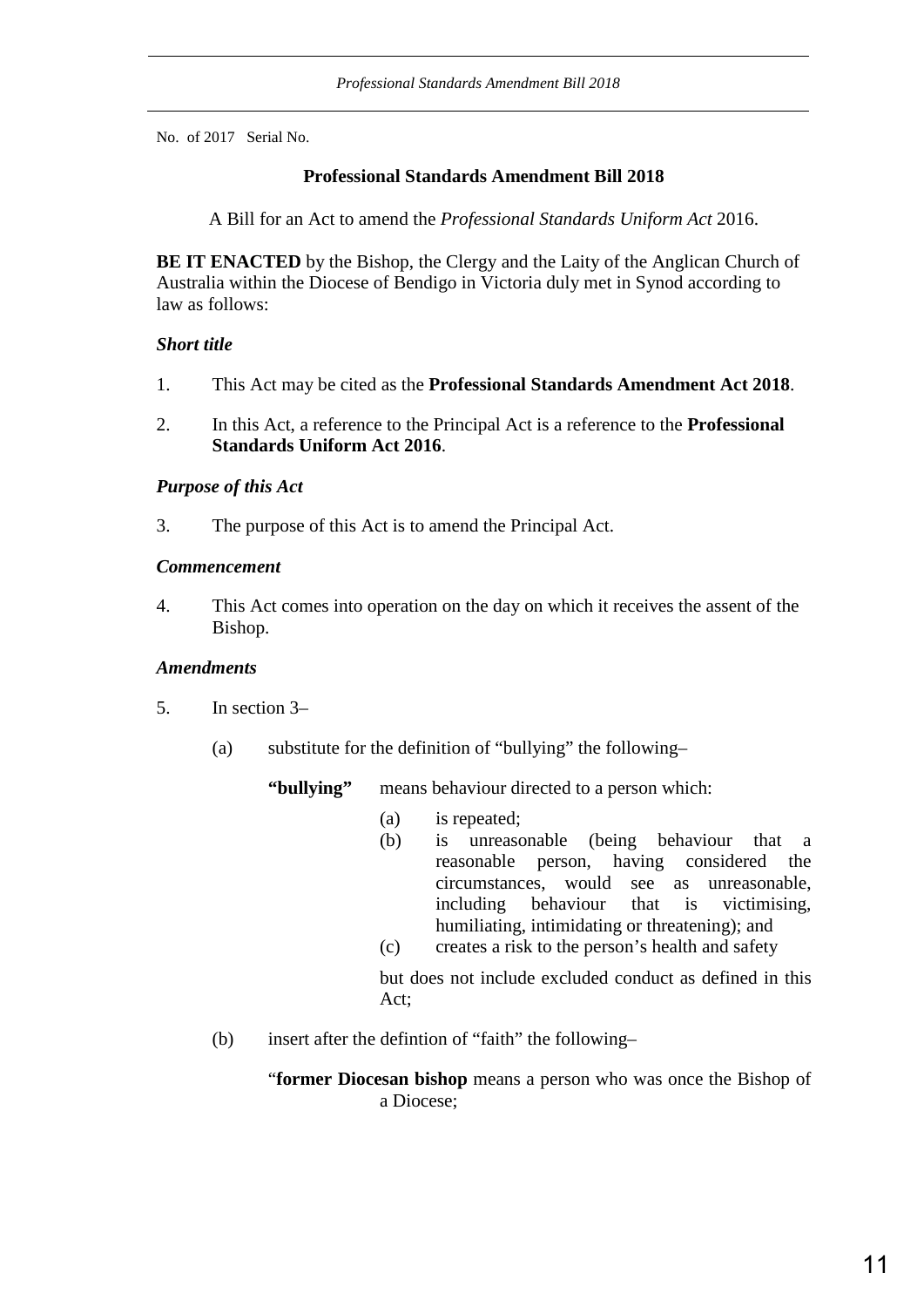(c) substitute for the defintion of "prohibition order" the following–

**"prohibition order"** means an order prohibiting a Church worker either permanently or for a specified period—

- (a) from holding a specified role office or position in or being employed by a Church body or Church authority or in relation to any role office or position in the Diocese or in relation to employment by a Church body; or
- (b) if the Church worker is a person ordained to the order of bishop, from carrying out any functions–
	- (i) as a bishop, or
	- (ii) as a bishop and priest; or
	- (iii) as a bishop, priest and deacon;
- (c) if the Church worker is a person ordained to the order of priest, from carrying out any functions–
	- (i) as a priest, or
	- (ii) as a priest and deacon;
- (d) if the Church worker is a person ordained to the order of deacon, from carrying out any functions of a deacon.
- (d) amend the definition of "role office or position" by adding after the words "Diocesan Bishop" the following–

and includes the position of having been ordained into Holy Orders to the rank of bishop, priest or deacon according to the rites and ceremonies of this Church or of a Church in communion with this Church

- (e) substitute for the definition of "Scheme Corporation" the words "Kooyoora Ltd";
- 6. In section 5, insert on a new line at the end after "faith ritual and ceremonial" –

and includes in relation to a former Diocesan bishop examinable conduct as defined in the *Episcopal Standards (Child Protection) Canon* 2017.

7. In section 25(2) insert (a) on a new line after the words – "to an equivalent body or bodies" and renumber the subparagraphs (i) and (ii) and insert "or" at the end of subparagraph (ii).

Insert new subparagraph (b) as follows–

(b) if the complaint is made against a former Diocesan bishop and,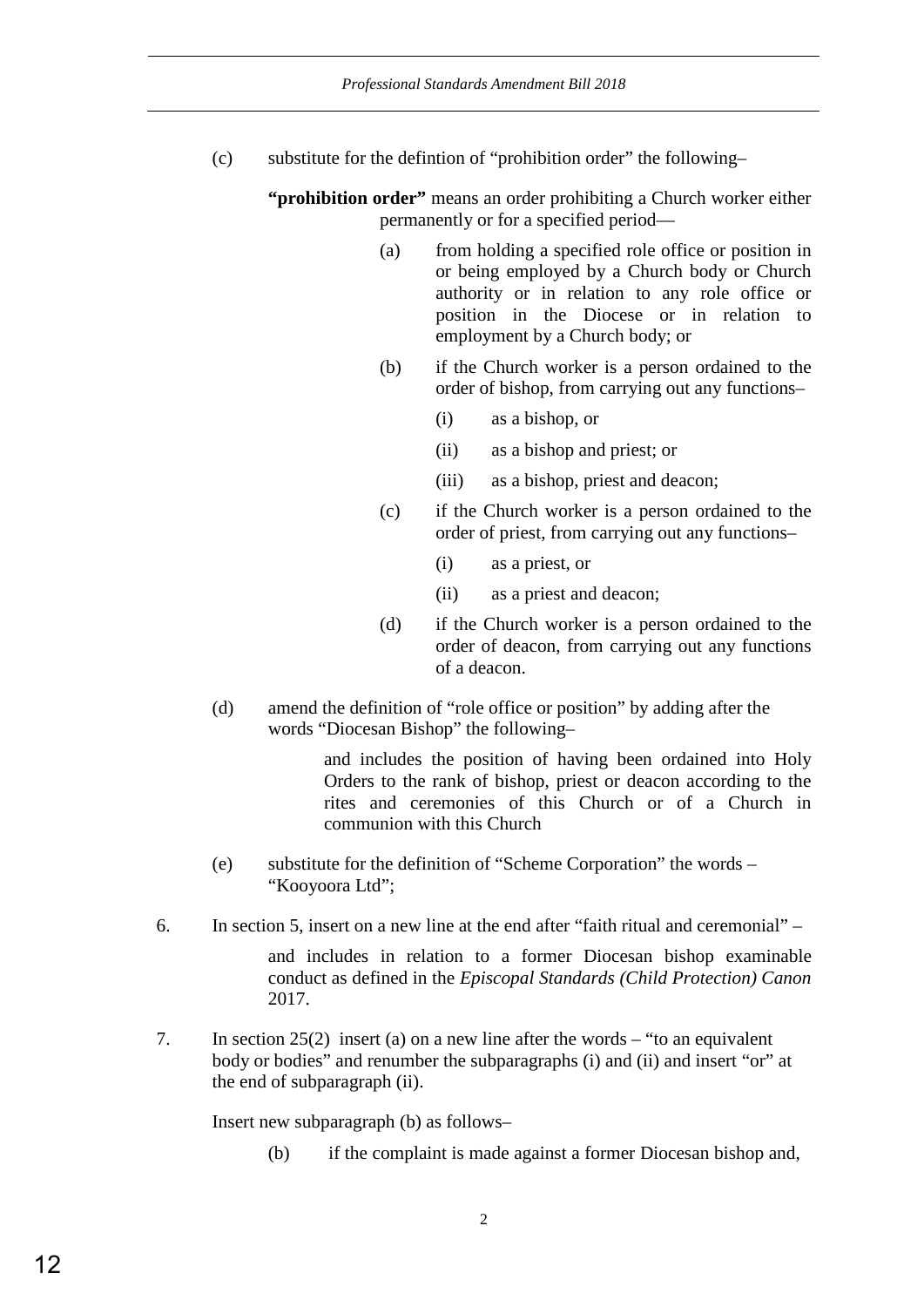at the time of the referral, the Episcopal Standards Commission has jurisdiction under the *Episcopal Standards (Child Protection) Canon* 2017 to deal with the matter.

- 8. In section 29(1), substitute for "section 22" the words "this Act".
- 9. In section 49 wherever occurring, substitute for the word "issued" the word– "granted".
- 10. In section 53(1), substitute for the word "issue" the word– "grant".
- 11. In section 54(1), substitute for the word "issue" the word– "grant".
- 12. Substitute for section 56(4) the following–
	- (4) The Office of Professional Standards must and is hereby empowered to give effect to, in relation to a clearance for ministry, any determination recommendation or direction of —
		- (a) the Board or the Review Board; or
		- (b) the Episcopal Standards Board or Episcopal Standards Review Board pursuant to the *Episcopal Standards (Child Protection) Canon* 2017.
- 13. In section 59(1), substitute for the word "issued" the word– "granted".
- 14. In section 63(1), substitute for the word "issue" the word– "grant".
- 15. In section 64(1), substitute for the word "issue" the word– "grant".
- 16. In section 67(2), substitute for the word "issued" the word– "granted".
- 17. In section 76, insert "(1) before the words "on the referral" and add new subsection (2) as follows–
	- (2) On the referral of a complaint to an equivalent body to the Board, that equivalent body shall deal with the complaint in accordance with the provisions of any canon or ordinance governing the powers and functions of that equivalent body.
- 18. In paragraph (j) of section 78(1), insert after the words "before the Diocesan Tribunal" the words — "or the Special Tribunal if it has jurisdiction under the Constitution".
- 19. In paragraph (k) of section 78(1), substitute for the words "all or any of the Holy Orders to which that person has been ordained" the words– "from the exercise of Holy Orders".
- 20. In section 80(1), substitute for the word "issue" the word– "grant".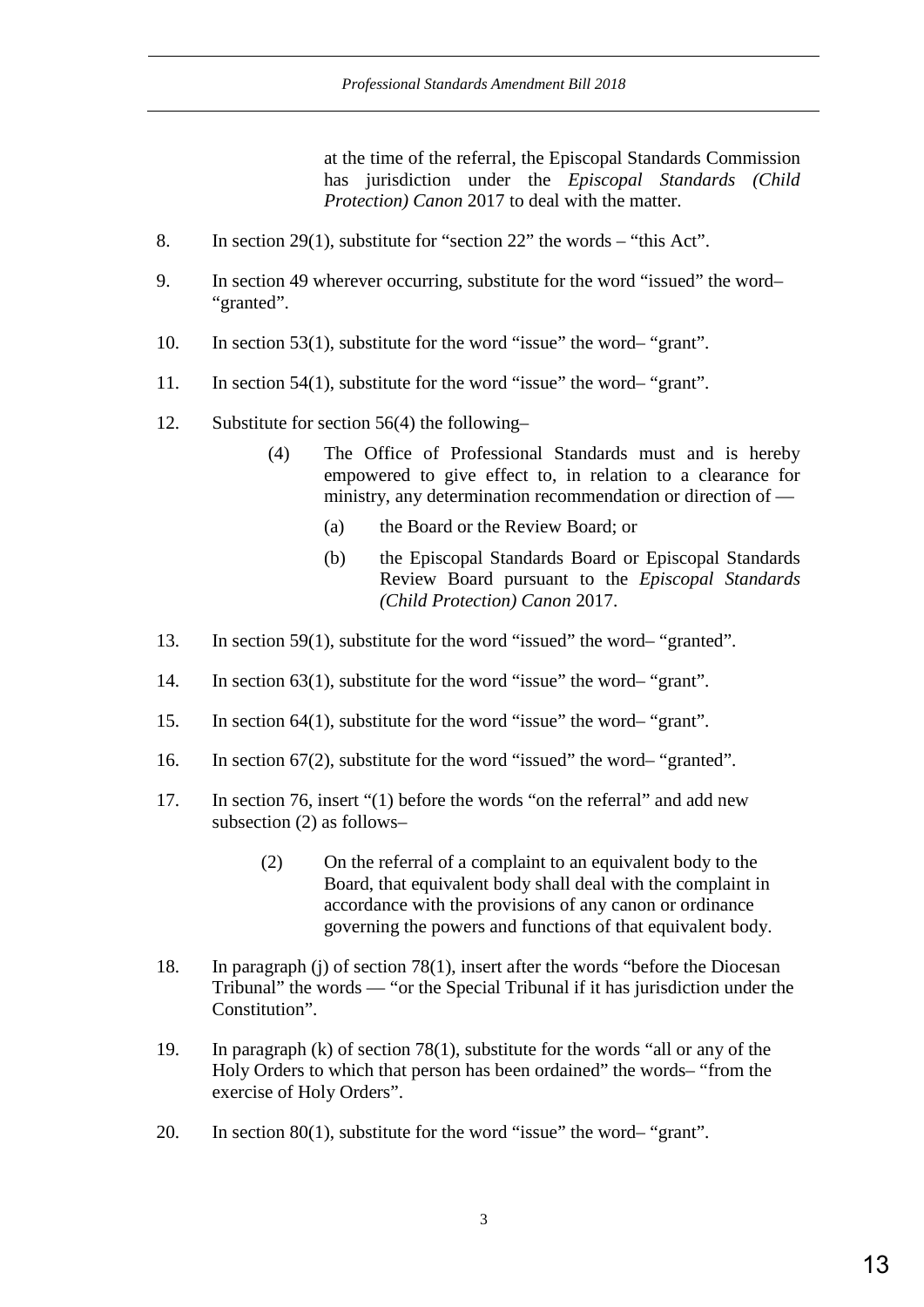- 21. In section 81(c), substitute for the word "issue" the word– "grant".
- 22. In section 88, insert after the word "recommendation" the words– "or direction".
- 23. After section 98, insert –

#### *Board and Review Board may stipulate special procedures in certain cases*

- 98A. Subject to any terms prescribed by regulation, each of the Board and the Review Board may stipulate the terms on which the examination or cross examination of a child or a victim of sexual abuse is to be conducted and may–
	- (a) refuse to permit any questions as to, or admit any evidence of, the general reputation of the victim of sexual abuse with respect to chastity;
	- (b) refuse to permit a victim of sexual abuse to be cross examined personally by the respondent;
	- (c) may direct that alternative arrangements be made for the giving of evidence by a victim of sexual abuse, including arrangements—
		- (i) permitting the evidence to be given from a place other than the hearing room by means of closed-circuit television or other facilities that enable communication between that place and the hearing room;
		- (ii) using screens to remove the respondent from the direct line of vision of the witness;
		- (iii) permitting a person, chosen by the witness and approved by the board for this purpose, to be beside the witness while the witness is giving evidence, for the purpose of providing emotional support to the witness;
		- (iv) permitting only persons specified by the board to be present while the witness is giving evidence;
		- (v) requiring legal practitioners to be seated while examining or cross-examining the witness.
- 24. Substitute for section 121 the following–

### *The failure without reasonable excuse to comply with a prohibition order or other matter*

121. The failure of a respondent Church worker without reasonable excuse to comply with a prohibition order or other requirement given effect to by the Church authority pursuant to section 119 is both—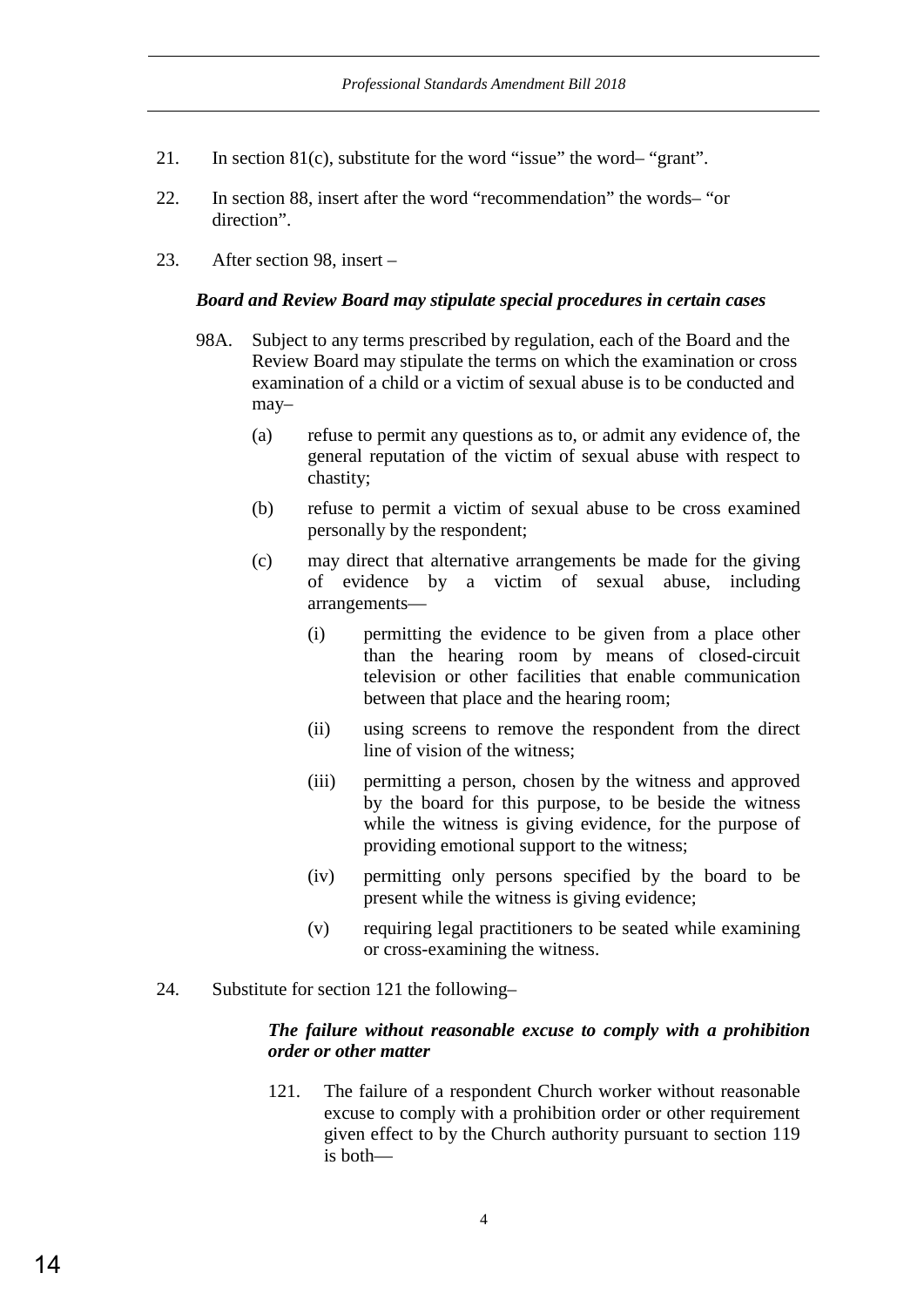- (a) an offence; and
- (b) is a relevant factor in determining the fitness or otherwise of the Church worker for any role office or position.
- 25. Repeal section 122.
- 26. In section 173–
	- (a) add after subparagraph  $(b)$ 
		- (c) in relation to a Church worker who is the Administrator of the Diocese (which is metropolitical) during a vacancy in the See, the most senior Diocesan bishop in the Province;
		- (d) in relation to a Church worker who is the Administrator of the Diocese (which is not metropolitical) during a vacancy in the See, the Metropolitan;
	- (b) in paragraph (e), delete –

"the Diocesan bishop and one other Bishop of a diocese nominated by the Metropolitan"

- 27. In section 181, delete "and" at the end of paragraph (k), insert "and" after paragraph (l) and then insert new paragraph (m) as follows–
	- (m) any witness in a proceeding under this Act, if the Diocesan Corporation so resolves in a particular case–
- 28. Solely for the avoidance of any ambiguity, in schedule 1 –Who is a Church worker – substitute for–

 and where the context so admits or requires includes a person who is deceased but excludes a bishop subject to the jurisdiction of the Special Tribunal of the Church

the following–

and where the context so admits or requires—

- (c) includes a person who is deceased; but
- (d) excludes the Bishop of the Diocese and the Bishop of another diocese—
	- (i) to the extent necessary to preclude the making of a complaint under this Act against a person who holds the office of Diocesan Bishop or the Bishop of another diocese or to preclude dealing with such a complaint under this Act;
	- (ii) for the purposes of Chapter 2; and
	- (iii) for the purposes of Part 4.1.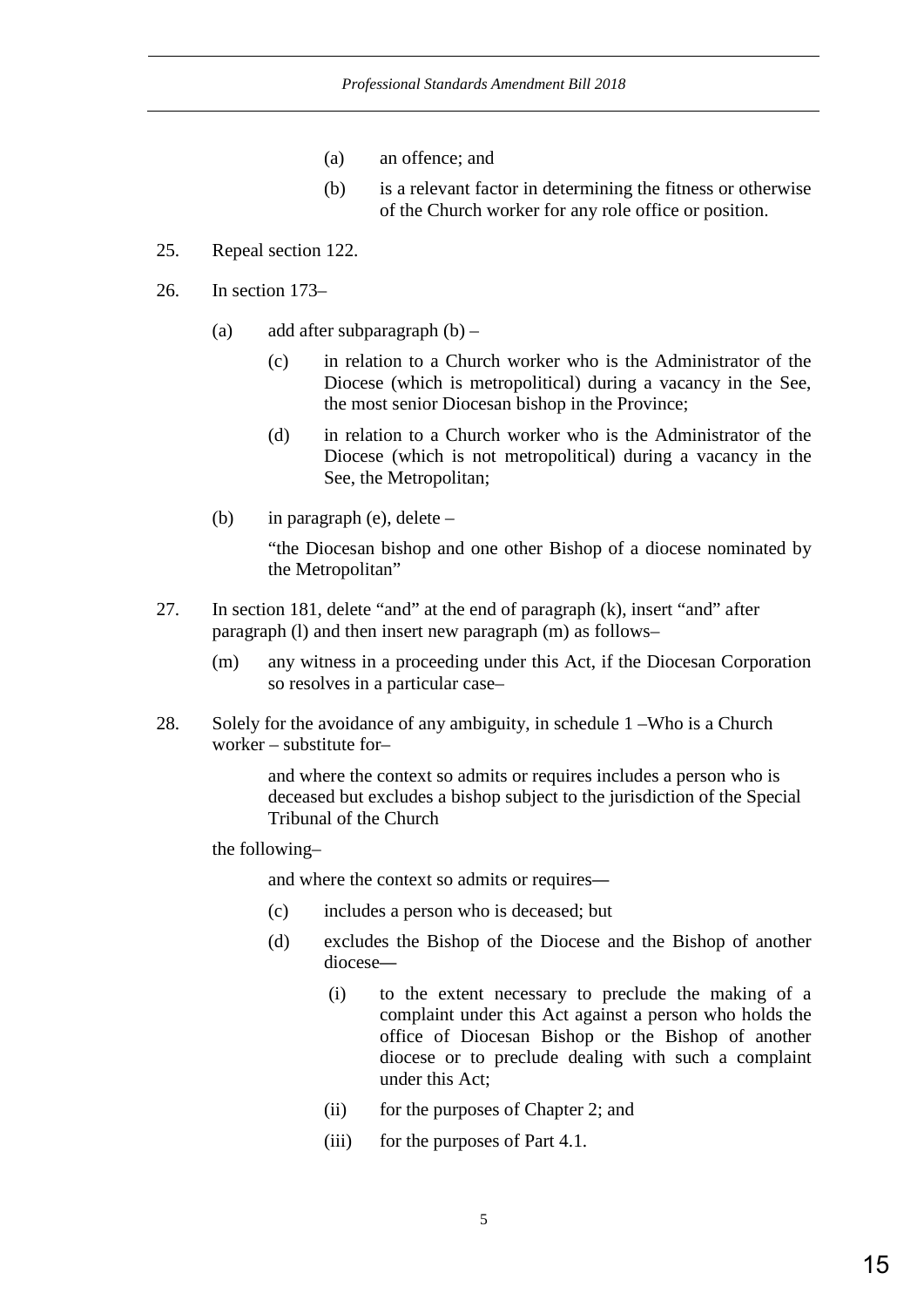# **TRANSITIONAL PROVISIONS**

### *Interpretation*

- 29. In this section and the following—
	- "commencement day" means the day on which this Act comes into operation;
	- "Director of Professional Standards" means the director of professional standards of the Diocese as constituted before the commencement day;
	- "Professional Standards Committee" means the professional standards committee of the Diocese as constituted before the commencement day;

# *Complaints already made*

\_\_\_\_\_\_\_\_\_\_\_\_\_\_\_\_\_\_\_\_\_\_\_\_\_\_\_

- 30. (1) This section applies to a complaint within the meaning of that expression in the Principal Act if –
	- (a) the complaint was made before the commencement day; and
	- (b) the complaint has not been the subject of a reference by the Professional Standards Committee to the Professional Standards Board before that day.
	- (2) On and after the commencement day the complaint is to be dealt with in accordance with the Principal Act as amended by this Act.

# *Repeal*

31. This Act is repealed on the anniversary of the day on which it came into force.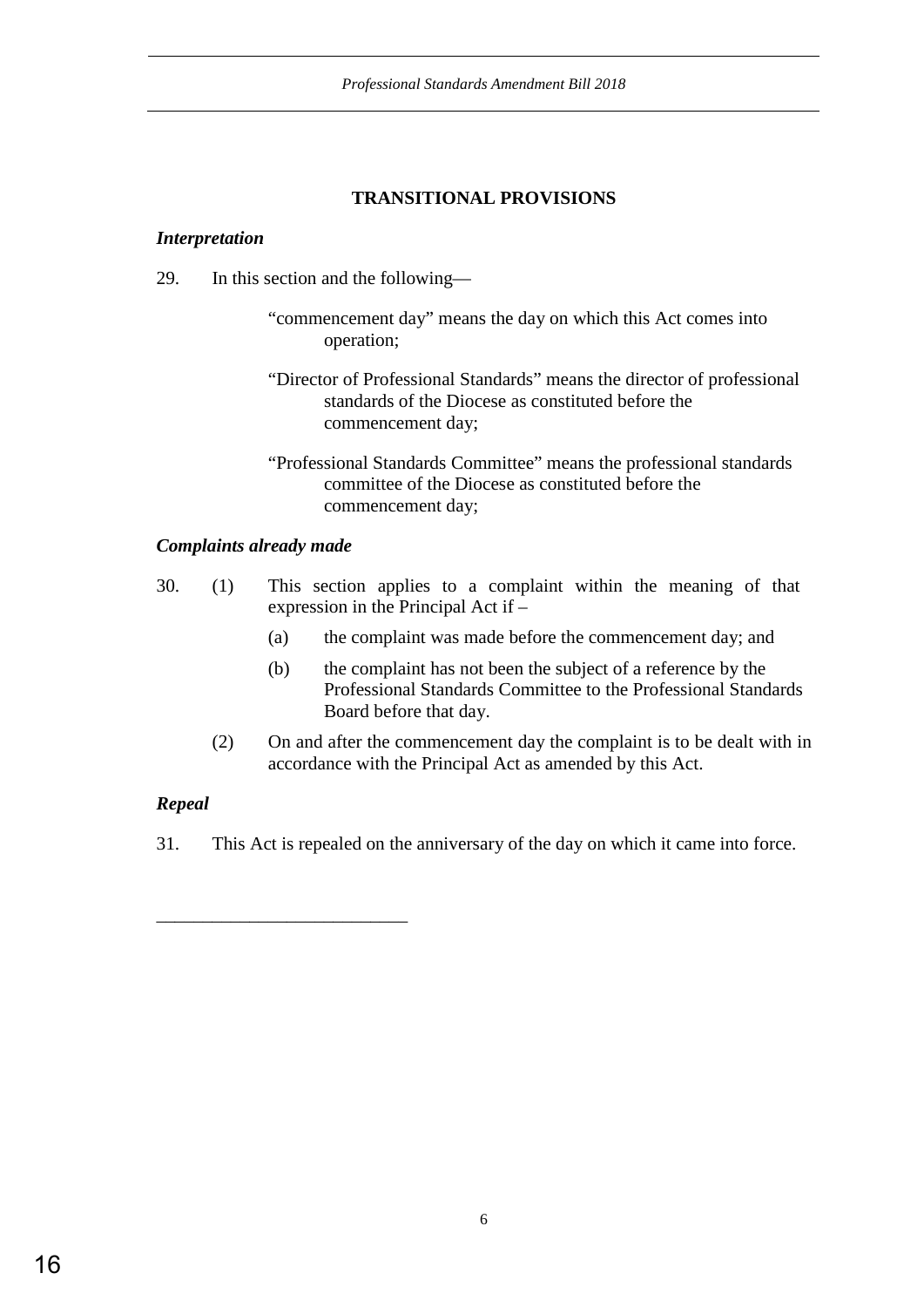# **Episcopal Standards Amendment Bill 2018**

# **EXPLANATORY MEMORANDUM**

### *Introduction*

- 1. This Bill introduces a number of amendments to the *Episcopal Standards Act* 2015 (**the Principal Act)**, being amendments that include–
	- (a) to correct drafting issues or matters of uncertainty identified since its enactment;
	- (b) to reflect recent enactments by General Synod; and
	- (c) to address an issue of indemnifying a witness.

# *General*

- 2. At its meeting in September 2017, the General Synod of the Church enacted the *Holy Orders (Removal from Exercise of Ministry) Canon* 2017. The canon provides for the deposition of a member of the clergy from the exercise of Holy Orders and for the effect of that deposition. The canon also provides for prohibition from functioning in particular orders. This gives rise to the need for consequential amendments to the Act, in particular, the provisions dealing with prohibition and deposition.
- 3. This Bill therefore amends the *Episcopal Standards Act* 2015 to ensure consistency with the operation of the General Synod canon, to the extent that the question of deposition or prohibition from functioning arises in an episcopal standards proceeding.
- 4. General Synod also enacted the *Episcopal Standards (Child Protection) Canon* 2017 which applies to diocesan bishops and former diocesan bishops and is confined to child protection matters. The Bill introduces new section 22A and amended section 52 to facilitate, in the discretion of the Episcopal Standards Committee (Vic), the transfer of a matter to either the Episcopal Standards Commission or the Board (the General Synod bodies). Various other consequential amendments are made to the Act to reflect the role that the Episcopal Standards Board may play under that canon. Other amendments to the definition of "misconduct" are intended to ensure that the *Episcopal Standards Act* 2015 is a **complying ordinance** for the purposes of that canon. If it is, an appropriate matter can be transferred to the regime established under the canon.
- 5. Clause 16 of the Bill inserts a new section 77A in the Principal Act. This provision is intended in a limited way to give both the Episcopal Standards Board (Vic) and Review Board the power to stipulate special procedures. These procedures where it is sought to examine or cross examine a child or a victim of sexual abuse. The provisions are derived from the provisions in Part 2 of the *Criminal Procedure Act* 2009 (Vic) which provides for special procedures in cases of this kind. They are intended to encourage such persons to come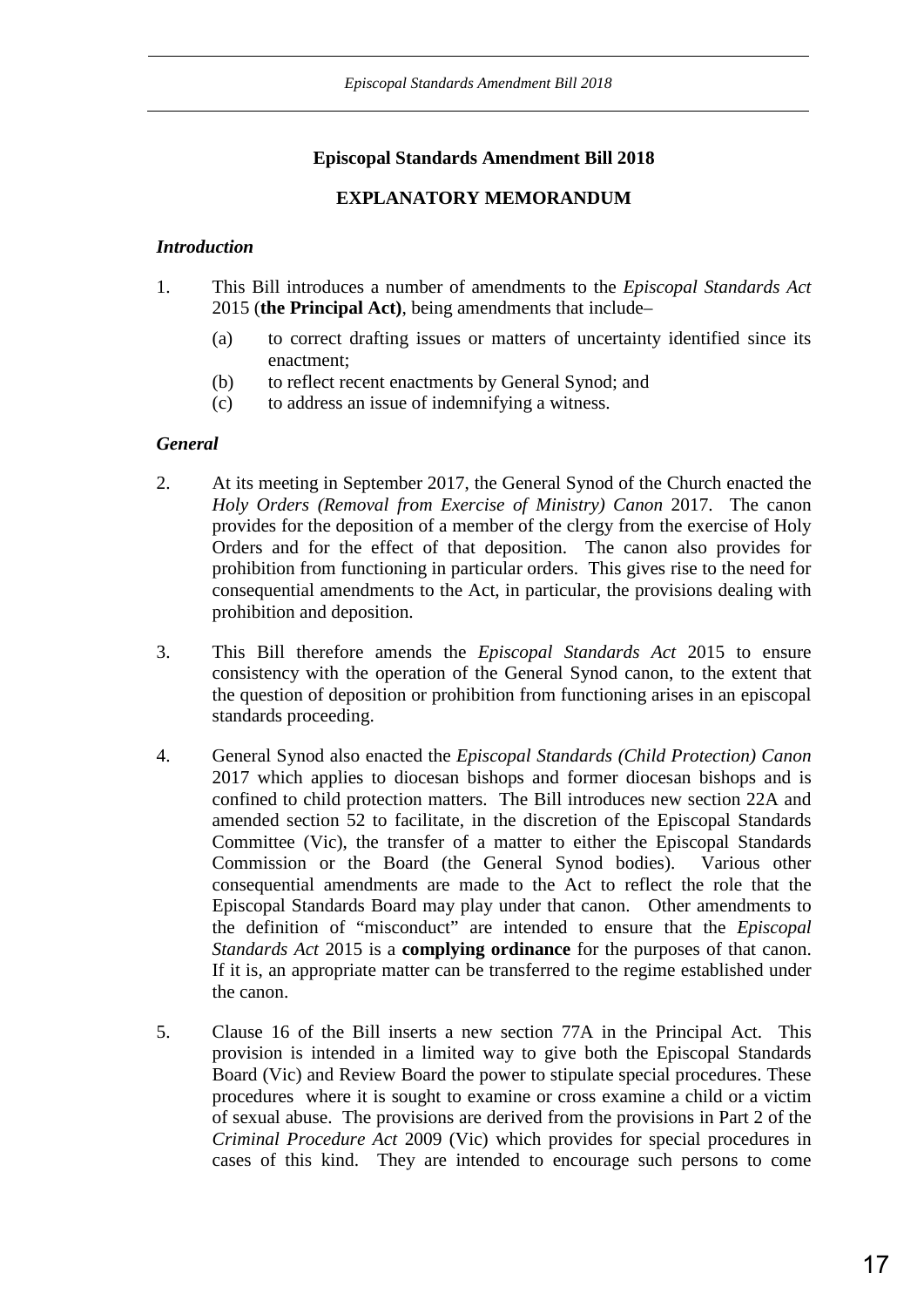forward and give evidence where otherwise they may be reluctant to do so. The amendment seeks to ensure that best practice is observed.

6. Clause 21 inserts paragraph (l) in section 107 which empowers the Diocesan Corporation to indemnify a witness in a professional standards proceeding if the directors so resolve. Unlike a witness before a State court or tribunal, a witness before a professional standards Board or Review Board does not enjoy immunity from suit in connection with giving evidence. The due administration of justice can be adversely affected if a witness is dissuaded from giving evidence by the threat of civil litigation. The provision is intended to empower the Diocesan Corporation to indemnify witness in those circumstances if it is appropriate to do so and thereby offer some protection to the witness.

# **Clause notes**

| Clause 1      | states the short title of the Bill.                                                                                                                                                                                                        |
|---------------|--------------------------------------------------------------------------------------------------------------------------------------------------------------------------------------------------------------------------------------------|
| Clause 2      | provides that a reference to the Principal Act is a reference to the<br>Episcopal Standards Uniform Act 2015.                                                                                                                              |
| Clause 3      | states the purpose of the Bill, to amend the Principal Act.                                                                                                                                                                                |
| Clause 4      | provides for the Act to come into operation on the day on which it<br>receives the assent of the Bishop.                                                                                                                                   |
| Clause $5(a)$ | substitutes a new definition of "bullying" to correspond better with the<br>National Register Canon.                                                                                                                                       |
| Clause $5(b)$ | deletes the definition of "Diocesan Council".                                                                                                                                                                                              |
| Clause $5(c)$ | amends the definition of prescribed person to allow greater flexibility<br>with regard to the respondent.                                                                                                                                  |
| Clause 6      | amends the definition of "misconduct" to correspond more closely with<br>the provisions in the Episcopal Standards (Child Protection) Canon<br>2017 and to ensure that the Act is a complying ordinance for the<br>purposes of that canon. |
| Clause 7      | effects an amendment to correspond with the provisions of the<br>Professional Standards Uniform Act 2016.                                                                                                                                  |
| Clause 8      | effects amendments to correspond with the provisions of the<br>Professional Standards Uniform Act 2016.                                                                                                                                    |
| Clause 9      | inserts a new section 22A to permit the ESC to transfer a complaint to<br>the Episcopal Standards Commission.                                                                                                                              |
| Clause 10     | corrects a drafting error.                                                                                                                                                                                                                 |
| Clause 11     | amends section $47(2)$ to identify the persons to whom notice of<br>suspension must be given.                                                                                                                                              |
| Clause 12     | amends section $47(3)$ to allow more discretion as to the identification of<br>the respondent.                                                                                                                                             |